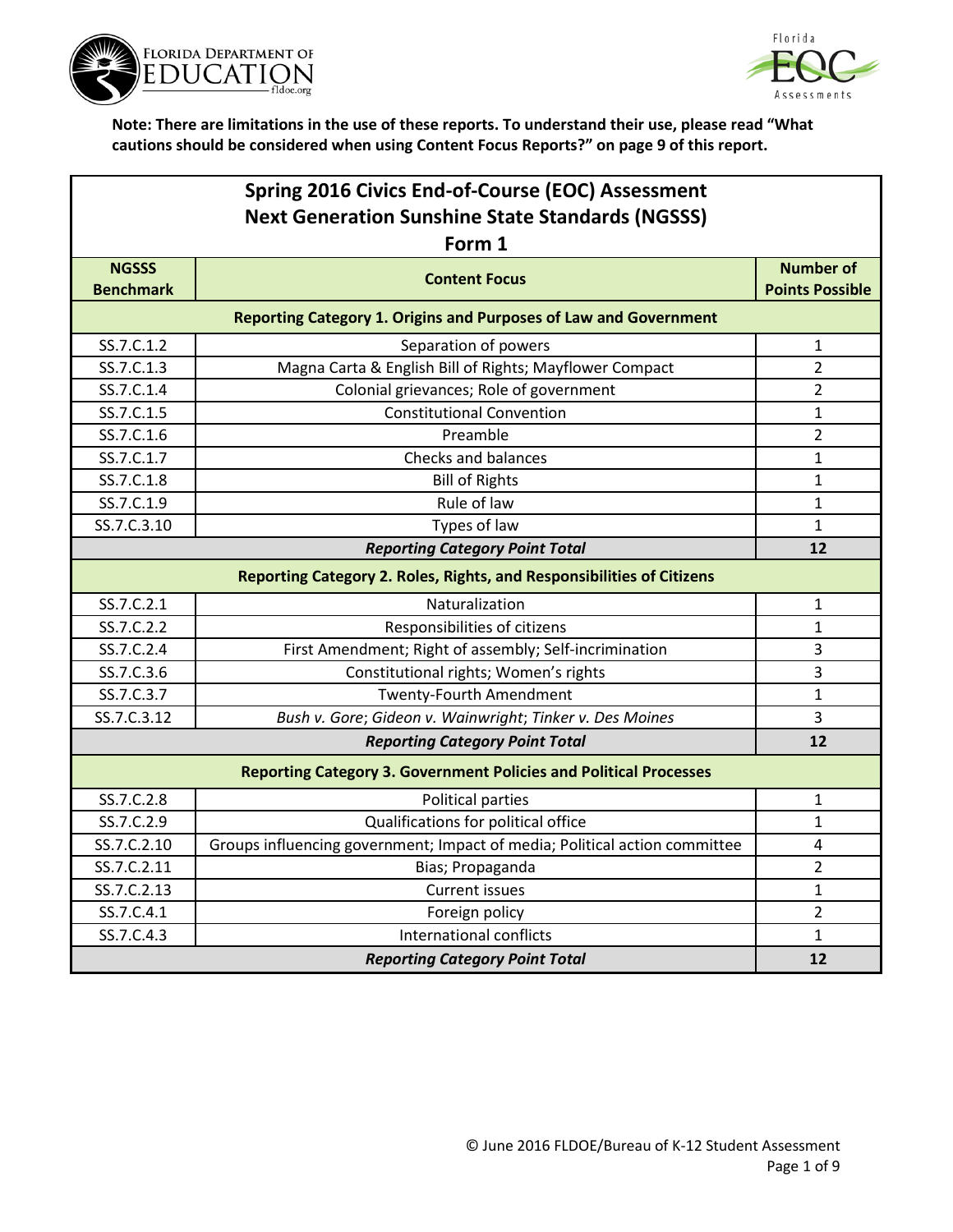



|             | Spring 2016 Civics End-of-Course (EOC) Assessment<br><b>Next Generation Sunshine State Standards (NGSSS)</b><br>Form 1, continued |                |
|-------------|-----------------------------------------------------------------------------------------------------------------------------------|----------------|
|             | <b>Reporting Category 4. Organization and Function of Government</b>                                                              |                |
| SS.7.C.3.1  | Representative democracy                                                                                                          |                |
| SS.7.C.3.2  | Federal system                                                                                                                    |                |
| SS.7.C.3.3  | <b>Powers of Article I</b>                                                                                                        | 1              |
| SS.7.C.3.4  | Division of powers                                                                                                                |                |
| SS.7.C.3.8  | Judicial review                                                                                                                   |                |
| SS.7.C.3.11 | Appellate courts                                                                                                                  |                |
| SS.7.C.3.13 | Compare constitutions; Comparison of preambles; Government structure                                                              | 4              |
| SS.7.C.3.14 | Concurrent powers; Government services                                                                                            | $\overline{2}$ |
|             | <b>Reporting Category Point Total</b>                                                                                             | 12             |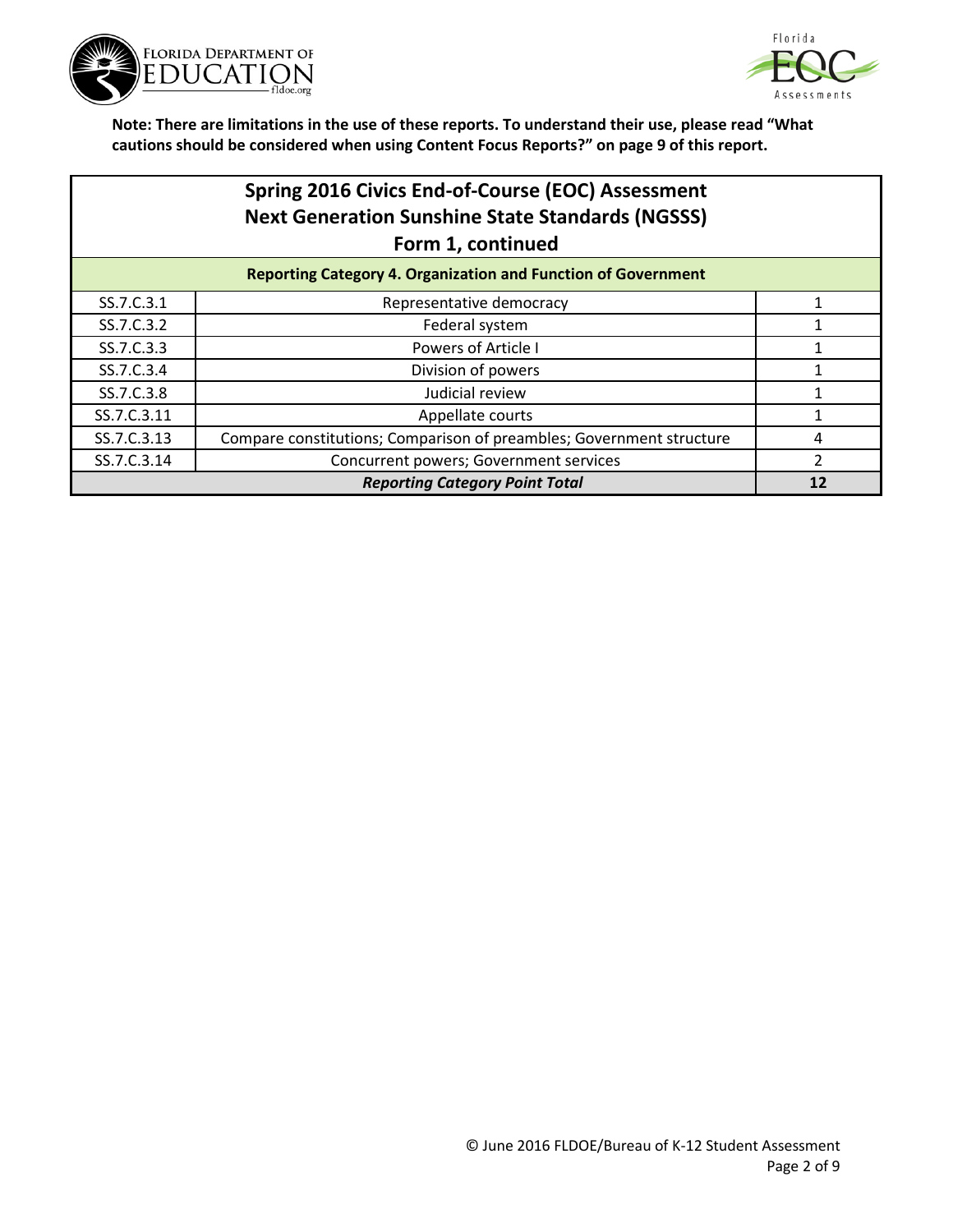



| Spring 2016 Civics End-of-Course (EOC) Assessment                 |                                                                          |                                            |  |
|-------------------------------------------------------------------|--------------------------------------------------------------------------|--------------------------------------------|--|
| <b>Next Generation Sunshine State Standards (NGSSS)</b><br>Form 2 |                                                                          |                                            |  |
| <b>NGSSS</b><br><b>Benchmark</b>                                  | <b>Content Focus</b>                                                     | <b>Number of</b><br><b>Points Possible</b> |  |
|                                                                   | <b>Reporting Category 1. Origins and Purposes of Law and Government</b>  |                                            |  |
| SS.7.C.1.1                                                        | Enlightenment ideas; Separation of powers; Social contract               | 3                                          |  |
| SS.7.C.1.2                                                        | Mayflower Compact; Mayflower Compact and "Common Sense"                  | $\overline{2}$                             |  |
| SS.7.C.1.3                                                        | Declaration of Independence                                              | $\mathbf{1}$                               |  |
| SS.7.C.1.4                                                        | Colonial grievances; Role of government                                  | $\overline{2}$                             |  |
| SS.7.C.1.5                                                        | <b>Constitutional Convention</b>                                         | $\mathbf{1}$                               |  |
| SS.7.C.1.6                                                        | Preamble                                                                 | $\mathbf{1}$                               |  |
| SS.7.C.1.8                                                        | <b>Bill of Rights</b>                                                    | $\mathbf{1}$                               |  |
| SS.7.C.3.10                                                       | Types of law                                                             | $\mathbf{1}$                               |  |
|                                                                   | <b>Reporting Category Point Total</b>                                    | 12                                         |  |
|                                                                   | Reporting Category 2. Roles, Rights, and Responsibilities of Citizens    |                                            |  |
| SS.7.C.2.1                                                        | Naturalization                                                           | 1                                          |  |
| SS.7.C.2.2                                                        | <b>Obligations of citizens; Taxes</b>                                    | $\overline{2}$                             |  |
| SS.7.C.2.4                                                        | First Amendment; Right to free speech; Self-incrimination                | 3                                          |  |
| SS.7.C.2.5                                                        | Judicial branch                                                          | $\mathbf{1}$                               |  |
| SS.7.C.3.6                                                        | Women's rights                                                           | $\mathbf{1}$                               |  |
| SS.7.C.3.7                                                        | Twenty-Fourth Amendment                                                  | $\mathbf{1}$                               |  |
| SS.7.C.3.12                                                       | Bush v. Gore; Gideon v. Wainwright; United States v. Nixon               | 3                                          |  |
|                                                                   | <b>Reporting Category Point Total</b>                                    | 12                                         |  |
|                                                                   | <b>Reporting Category 3. Government Policies and Political Processes</b> |                                            |  |
| SS.7.C.2.8                                                        | Political parties; Republican Party                                      | $\overline{2}$                             |  |
| SS.7.C.2.10                                                       | Impact of media; Monitoring government                                   | $\overline{2}$                             |  |
| SS.7.C.2.11                                                       | Bias; Propaganda                                                         | $\overline{2}$                             |  |
| SS.7.C.2.12                                                       | Resolve a problem                                                        | 1                                          |  |
| SS.7.C.2.13                                                       | Current issues; Environmentalists; Public issues                         | 3                                          |  |
| SS.7.C.4.1                                                        | Foreign policy                                                           | 1                                          |  |
| SS.7.C.4.2                                                        | International organizations                                              | $\mathbf{1}$                               |  |
|                                                                   | <b>Reporting Category Point Total</b>                                    | 12                                         |  |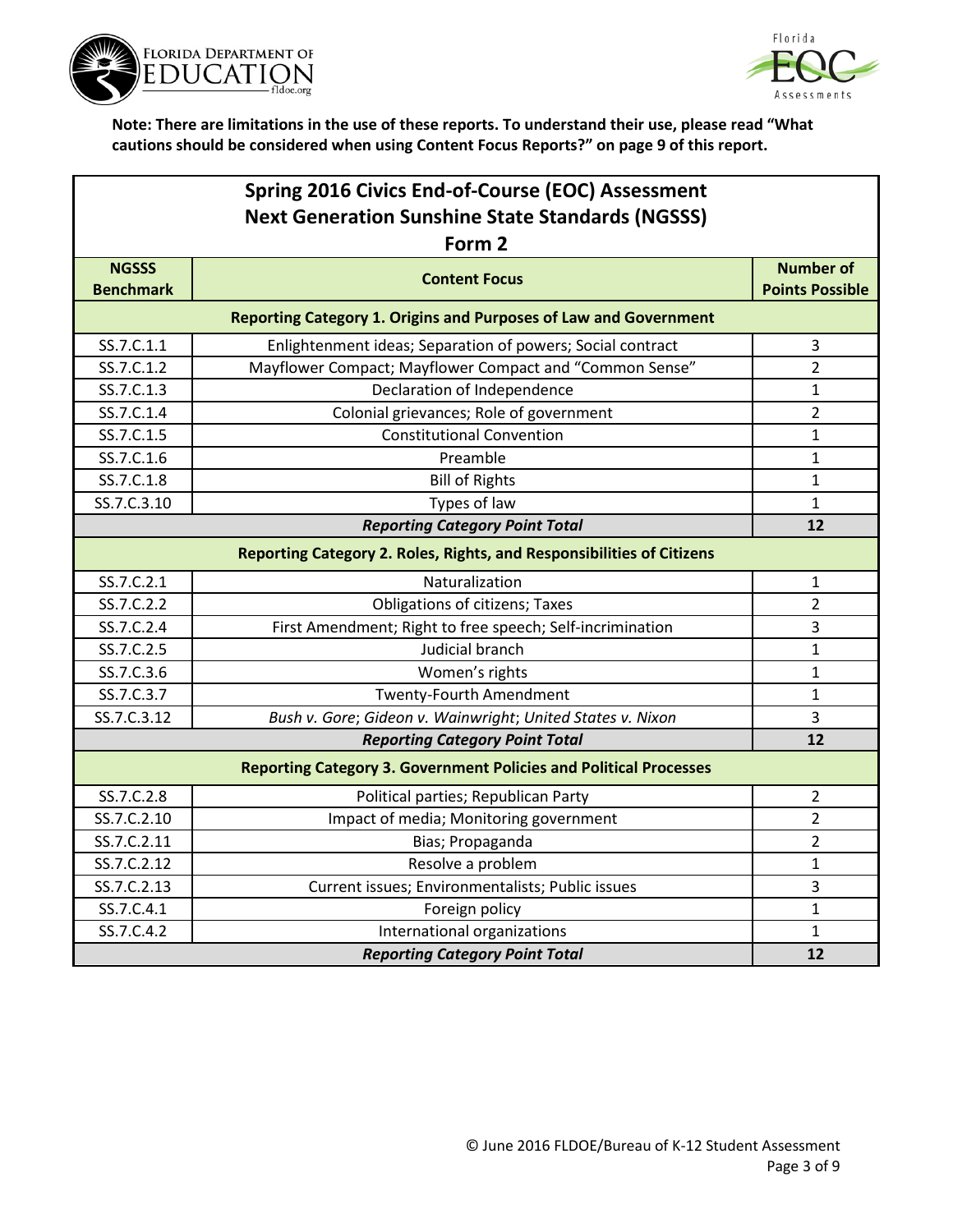



|             | <b>Spring 2016 Civics End-of-Course (EOC) Assessment</b><br><b>Next Generation Sunshine State Standards (NGSSS)</b><br>Form 2, continued |                |
|-------------|------------------------------------------------------------------------------------------------------------------------------------------|----------------|
|             | <b>Reporting Category 4. Organization and Function of Government</b>                                                                     |                |
| SS.7.C.3.1  | Autocracy and democracy; Representative democracy                                                                                        | 2              |
| SS.7.C.3.2  | Federal system; Unitary system                                                                                                           | 2              |
| SS.7.C.3.3  | <b>Functions of the Senate</b>                                                                                                           |                |
| SS.7.C.3.5  | Amendment process                                                                                                                        |                |
| SS.7.C.3.8  | Judicial review                                                                                                                          |                |
| SS.7.C.3.11 | Appellate courts                                                                                                                         |                |
| SS.7.C.3.13 | Compare constitutions; Government structure                                                                                              | $\mathfrak z$  |
| SS.7.C.3.14 | Government obligations and services; Level of government                                                                                 | $\overline{2}$ |
|             | <b>Reporting Category Point Total</b>                                                                                                    | 12             |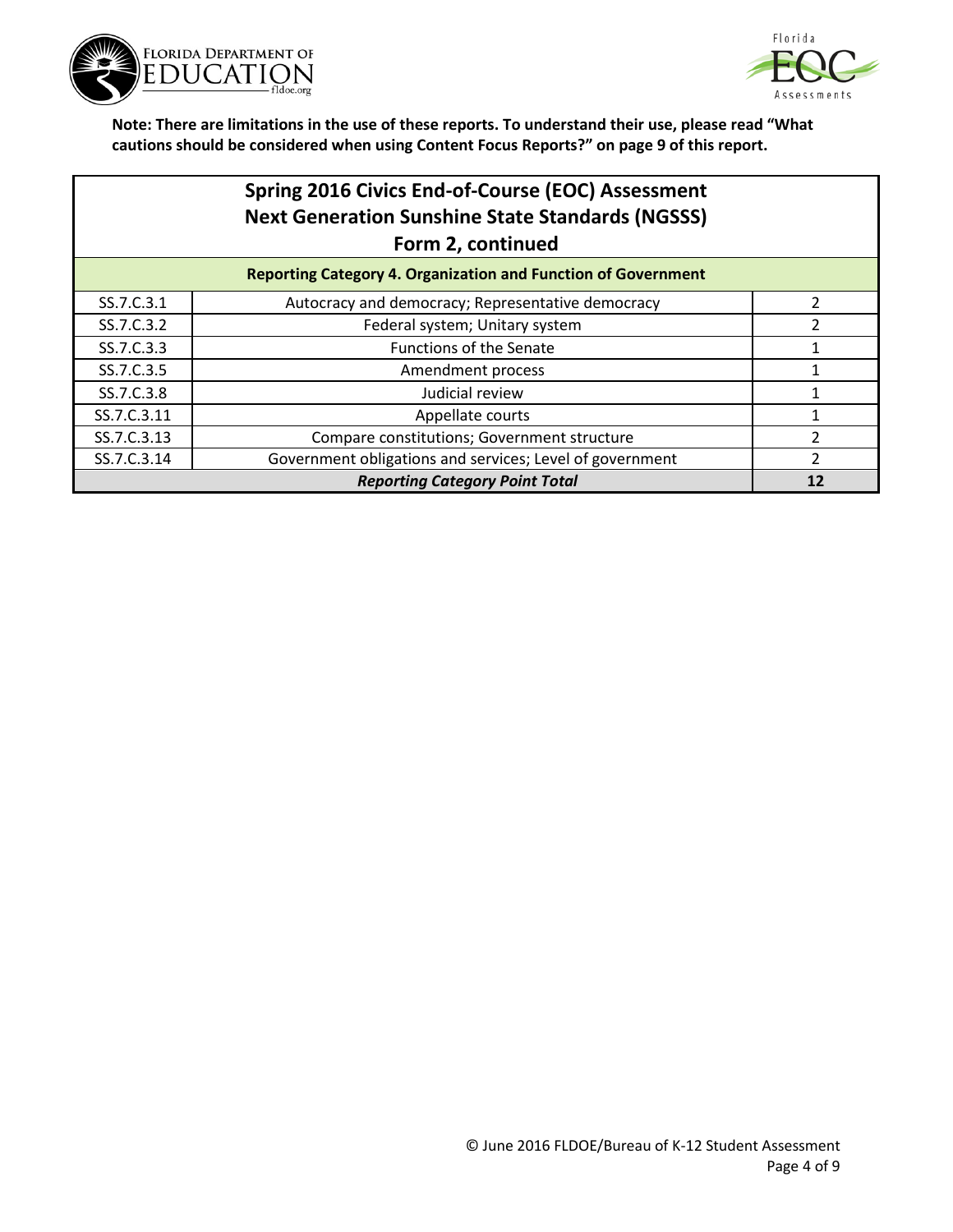



| Spring 2016 Civics End-of-Course (EOC) Assessment<br><b>Next Generation Sunshine State Standards (NGSSS)</b> |                                                                         |                                            |  |
|--------------------------------------------------------------------------------------------------------------|-------------------------------------------------------------------------|--------------------------------------------|--|
|                                                                                                              | Form <sub>3</sub>                                                       |                                            |  |
| <b>NGSSS</b><br><b>Benchmark</b>                                                                             | <b>Content Focus</b>                                                    | <b>Number of</b><br><b>Points Possible</b> |  |
|                                                                                                              | <b>Reporting Category 1. Origins and Purposes of Law and Government</b> |                                            |  |
| SS.7.C.1.1                                                                                                   | Separation of powers; Social contract                                   | $\overline{2}$                             |  |
| SS.7.C.1.2                                                                                                   | Magna Carta and English Bill of Rights; Mayflower Compact               | $\overline{2}$                             |  |
| SS.7.C.1.3                                                                                                   | <b>Boston Tea Party</b>                                                 | $\mathbf{1}$                               |  |
| SS.7.C.1.4                                                                                                   | Colonial grievances; Natural rights; Role of government                 | $\overline{3}$                             |  |
| SS.7.C.1.5                                                                                                   | <b>Constitutional Convention</b>                                        | $\mathbf{1}$                               |  |
| SS.7.C.1.7                                                                                                   | Separation of powers                                                    | $\mathbf{1}$                               |  |
| SS.7.C.1.8                                                                                                   | <b>Bill of Rights</b>                                                   | $\mathbf{1}$                               |  |
| SS.7.C.3.10                                                                                                  | Constitutional law                                                      | $\mathbf{1}$                               |  |
|                                                                                                              | <b>Reporting Category Point Total</b>                                   | 12                                         |  |
|                                                                                                              | Reporting Category 2. Roles, Rights, and Responsibilities of Citizens   |                                            |  |
| SS.7.C.2.1                                                                                                   | Citizenship                                                             | 2                                          |  |
| SS.7.C.2.4                                                                                                   | Eminent domain; First Amendment; Self-incrimination                     | 3                                          |  |
| SS.7.C.2.5                                                                                                   | Constitutional safeguards and limitations                               | $\mathbf{1}$                               |  |
| SS.7.C.3.6                                                                                                   | Constitutional rights; Women's rights                                   | $\overline{2}$                             |  |
| SS.7.C.3.7                                                                                                   | Twenty-Fourth Amendment                                                 | $\mathbf{1}$                               |  |
| SS.7.C.3.12                                                                                                  | Bush v. Gore; Gideon v. Wainwright; In re Gault                         | 3                                          |  |
|                                                                                                              | <b>Reporting Category Point Total</b>                                   | 12                                         |  |
| <b>Reporting Category 3. Government Policies and Political Processes</b>                                     |                                                                         |                                            |  |
| SS.7.C.2.8                                                                                                   | Political parties                                                       | $\mathbf{1}$                               |  |
| SS.7.C.2.9                                                                                                   | Political qualifications                                                | $\mathbf{1}$                               |  |
| SS.7.C.2.10                                                                                                  | Impact of media                                                         | 1                                          |  |
| SS.7.C.2.11                                                                                                  | Bias; Propaganda                                                        | 3                                          |  |
| SS.7.C.2.13                                                                                                  | <b>Current issues</b>                                                   | $\mathbf{1}$                               |  |
| SS.7.C.4.1                                                                                                   | Foreign policy                                                          | $\overline{2}$                             |  |
| SS.7.C.4.2                                                                                                   | International organizations                                             | 1                                          |  |
| SS.7.C.4.3                                                                                                   | International issues; World War I                                       | $\overline{2}$                             |  |
|                                                                                                              | <b>Reporting Category Point Total</b>                                   | 12                                         |  |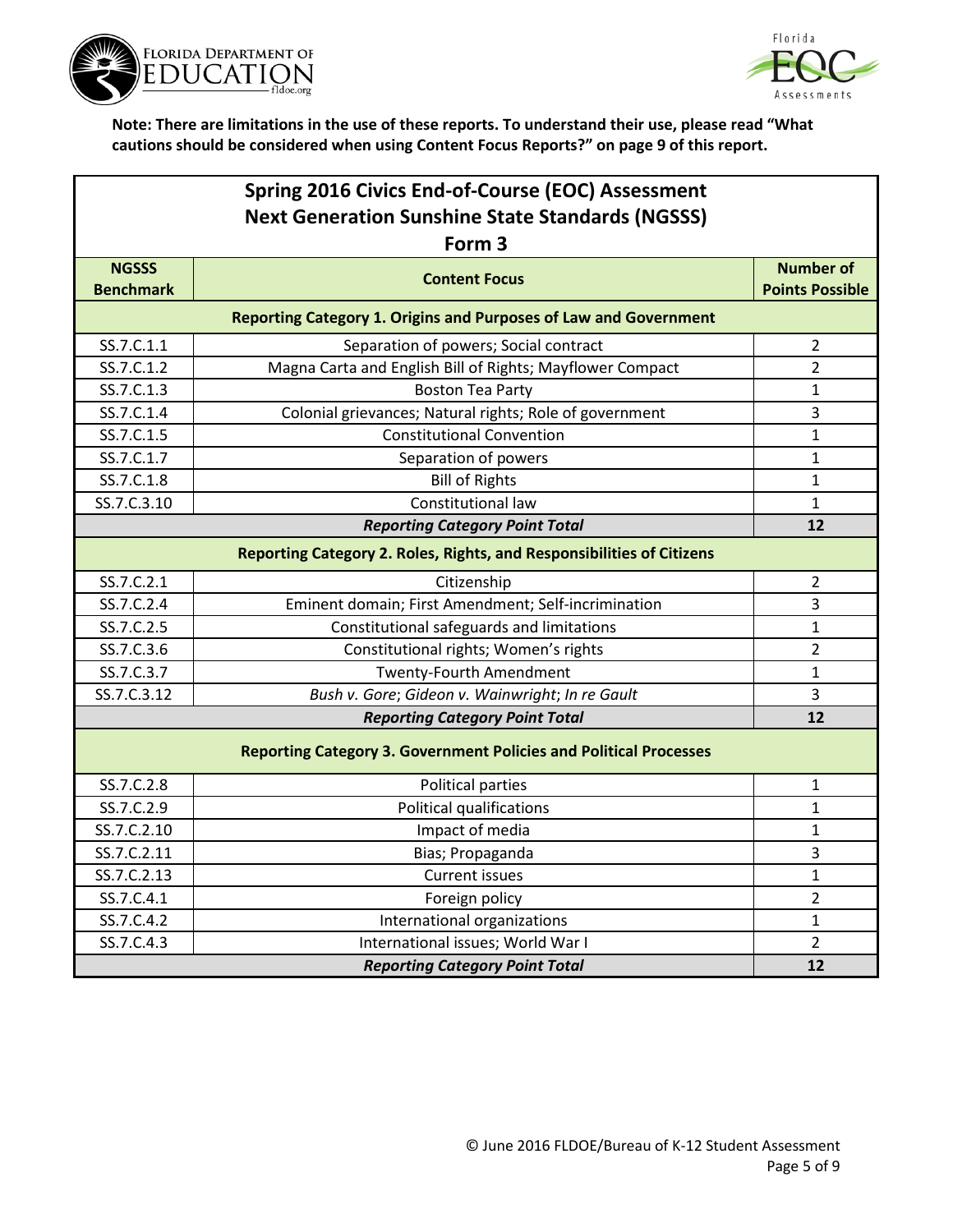



| Spring 2016 Civics End-of-Course (EOC) Assessment                    |
|----------------------------------------------------------------------|
| <b>Next Generation Sunshine State Standards (NGSSS)</b>              |
| Form 3, continued                                                    |
| <b>Donorting Catogory A. Organization and Eunction of Covernment</b> |

|             | <b>Reporting Category 4. Organization and Function of Government</b>        |  |
|-------------|-----------------------------------------------------------------------------|--|
| SS.7.C.3.1  | Forms of government; Representative democracy                               |  |
| SS.7.C.3.2  | Federal system; Systems of government                                       |  |
| SS.7.C.3.4  | Federalism                                                                  |  |
| SS.7.C.3.5  | Amendment process                                                           |  |
| SS.7.C.3.8  | Judicial review                                                             |  |
| SS.7.C.3.11 | Appellate courts                                                            |  |
| SS.7.C.3.13 | Compare constitutions; Florida and U.S. constitutions; Government structure |  |
| SS.7.C.3.14 | Reserved powers                                                             |  |
|             | <b>Reporting Category Point Total</b>                                       |  |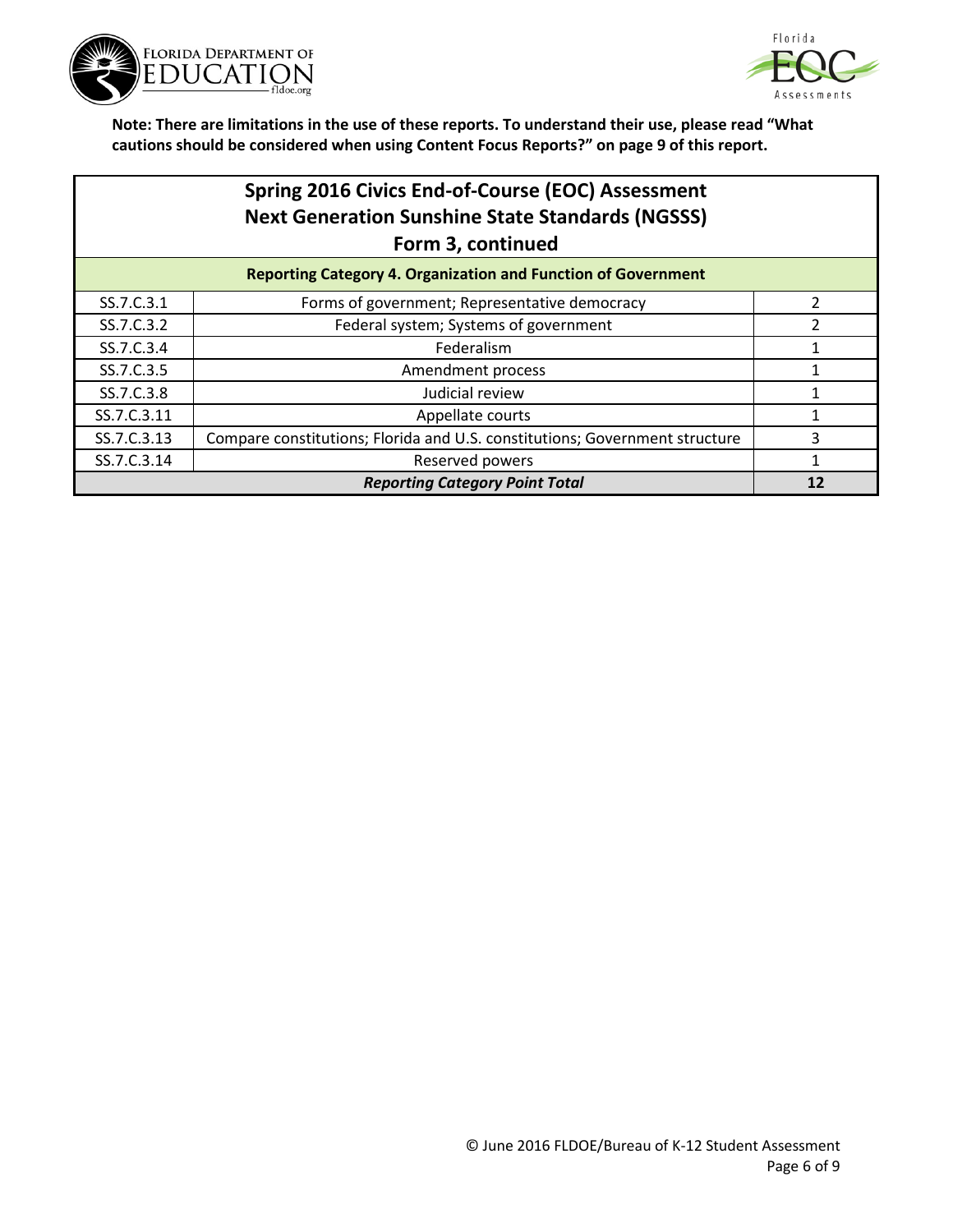



| <b>Spring 2016 Civics End-of-Course (EOC) Assessment</b> |                                                                                       |                                            |  |  |
|----------------------------------------------------------|---------------------------------------------------------------------------------------|--------------------------------------------|--|--|
| <b>Next Generation Sunshine State Standards (NGSSS)</b>  |                                                                                       |                                            |  |  |
|                                                          | Form 4                                                                                |                                            |  |  |
| <b>NGSSS</b><br><b>Benchmark</b>                         | <b>Content Focus</b>                                                                  | <b>Number of</b><br><b>Points Possible</b> |  |  |
|                                                          | <b>Reporting Category 1. Origins and Purposes of Law and Government</b>               |                                            |  |  |
| SS.7.C.1.1                                               | Separation of powers                                                                  | $\mathbf{1}$                               |  |  |
| SS.7.C.1.2                                               | Mayflower Compact                                                                     | $\mathbf{1}$                               |  |  |
| SS.7.C.1.3                                               | <b>British policies</b>                                                               | 1                                          |  |  |
| SS.7.C.1.4                                               | Colonial grievances; Role of government                                               | $\overline{2}$                             |  |  |
| SS.7.C.1.5                                               | Constitutional Convention; Shays's Rebellion                                          | 2                                          |  |  |
| SS.7.C.1.6                                               | Preamble                                                                              | 1                                          |  |  |
| SS.7.C.1.7                                               | Separation of powers                                                                  | $\mathbf{1}$                               |  |  |
| SS.7.C.1.8                                               | Anti-Federalists; Bill of Rights; Weaknesses of the Articles of Confederation         | 3                                          |  |  |
|                                                          | <b>Reporting Category Point Total</b>                                                 | 12                                         |  |  |
|                                                          | Reporting Category 2. Roles, Rights, and Responsibilities of Citizens                 |                                            |  |  |
| SS.7.C.2.1                                               | Law of blood                                                                          | $\mathbf{1}$                               |  |  |
| SS.7.C.2.2                                               | Selective Service                                                                     | 1                                          |  |  |
| SS.7.C.2.4                                               | First Amendment; Self-incrimination                                                   | $\overline{2}$                             |  |  |
| SS.7.C.2.5                                               | Limits on rights                                                                      | 1                                          |  |  |
| SS.7.C.3.6                                               | Constitutional rights; Freedom of the press; Women's rights                           | 3                                          |  |  |
| SS.7.C.3.7                                               | Fifteenth, Nineteenth, and Twenty-Sixth Amendments;<br><b>Twenty-Fourth Amendment</b> | 2                                          |  |  |
| SS.7.C.3.12                                              | Bush v. Gore; Gideon v. Wainwright                                                    | $\overline{2}$                             |  |  |
|                                                          | <b>Reporting Category Point Total</b>                                                 | 12                                         |  |  |
|                                                          | <b>Reporting Category 3. Government Policies and Political Processes</b>              |                                            |  |  |
| SS.7.C.2.8                                               | Political parties                                                                     | 1                                          |  |  |
| SS.7.C.2.9                                               | Political qualifications; State election requirements                                 | 2                                          |  |  |
| SS.7.C.2.10                                              | Impact of media; Interest groups                                                      | $\overline{2}$                             |  |  |
| SS.7.C.2.11                                              | Bias; Propaganda                                                                      | $\overline{2}$                             |  |  |
| SS.7.C.2.12                                              | Determine course of action                                                            | 1                                          |  |  |
| SS.7.C.2.13                                              | Current issues                                                                        | $\overline{2}$                             |  |  |
| SS.7.C.4.1                                               | Foreign policy                                                                        | $\mathbf{1}$                               |  |  |
| SS.7.C.4.3                                               | Korean War                                                                            | $\mathbf{1}$                               |  |  |
|                                                          | <b>Reporting Category Point Total</b><br>12                                           |                                            |  |  |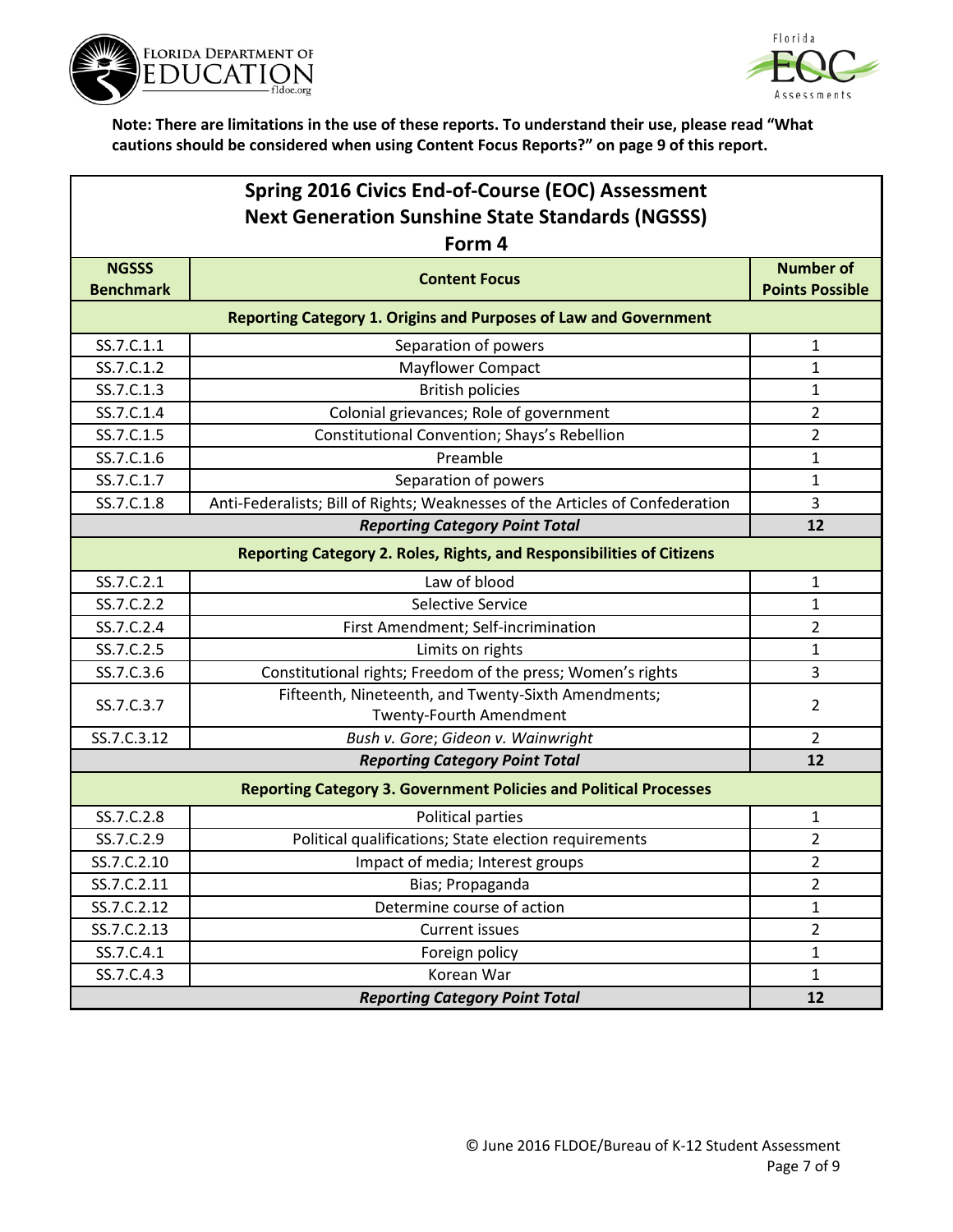



## **Spring 2016 Civics End-of-Course (EOC) Assessment Next Generation Sunshine State Standards (NGSSS) Form 4, continued**

| <b>Reporting Category 4. Organization and Function of Government</b> |                                             |  |
|----------------------------------------------------------------------|---------------------------------------------|--|
| SS.7.C.3.1                                                           | Representative democracy                    |  |
| SS.7.C.3.2                                                           | Federal system                              |  |
| SS.7.C.3.3                                                           | Interstate commerce                         |  |
| SS.7.C.3.4                                                           | Limited government; Tenth Amendment         |  |
| SS.7.C.3.5                                                           | Amendment process                           |  |
| SS.7.C.3.8                                                           | Impeachment process; Judicial review        |  |
| SS.7.C.3.9                                                           | Law making process                          |  |
| SS.7.C.3.11                                                          | Appellate courts                            |  |
| SS.7.C.3.13                                                          | Compare constitutions; Government structure |  |
| <b>Reporting Category Point Total</b>                                |                                             |  |